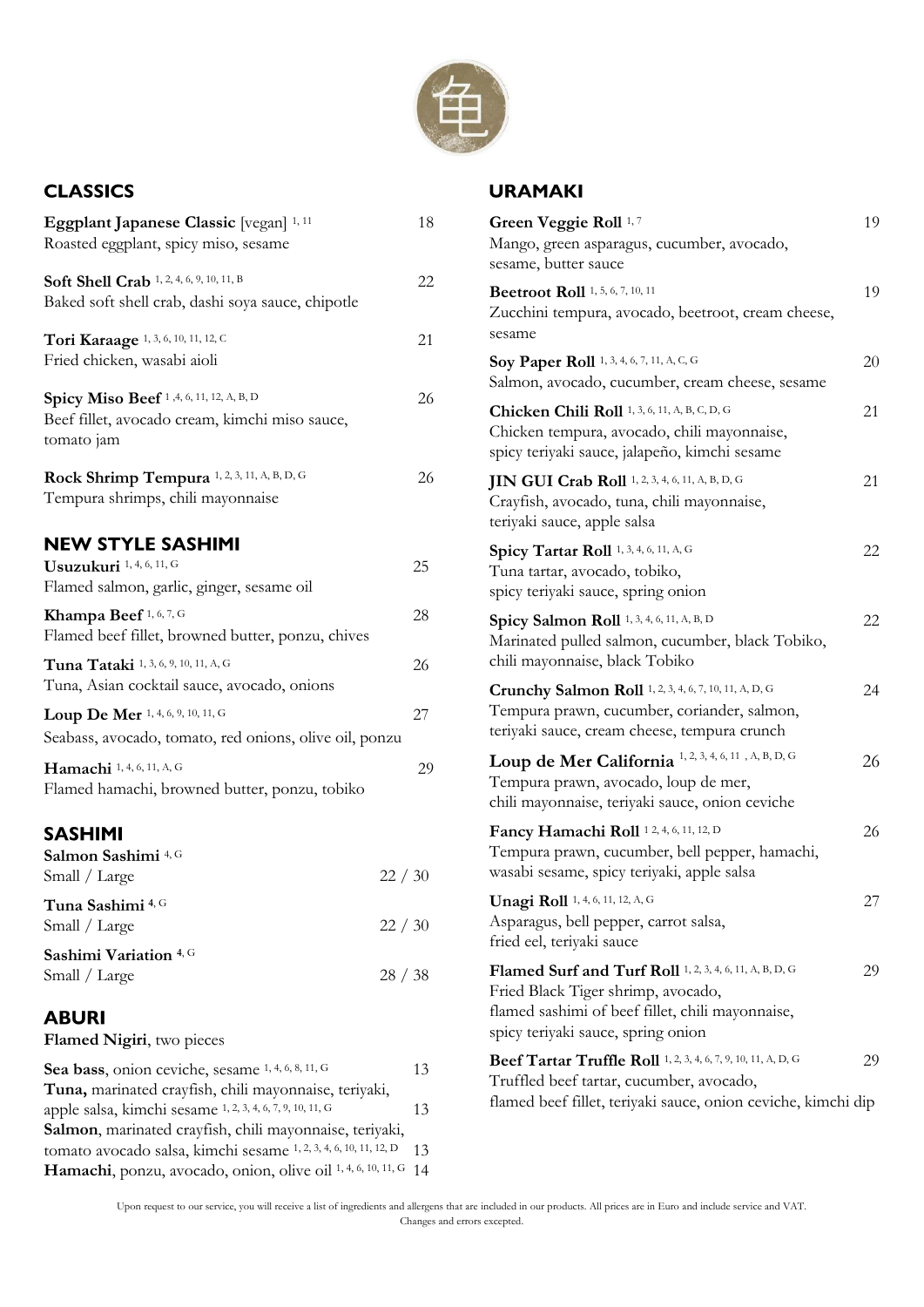## **NEW STYLE DIM SUMS**

| All served with teriyaki sauce. Price per piece. |  |  |  |  |  |  |  |
|--------------------------------------------------|--|--|--|--|--|--|--|
|--------------------------------------------------|--|--|--|--|--|--|--|

| Dim Sum of the day                                                         | 5,5 |
|----------------------------------------------------------------------------|-----|
| Cream Veggie 1, 3, 6, 11<br>Chinese cabbage, radish, carrots               | 5,5 |
| <b>Truffle Scallop</b> 1, 2, 3, 4, 6, 11, 14<br>Scallops, shrimps, truffle | 6,5 |

## **SOUPS**

| <b>Miso Soup</b> 4, 6, 11, A, D<br>Wakame, spring onion, tofu, Shimeji mushrooms | 15 |
|----------------------------------------------------------------------------------|----|
| Watermelon yuzu gazpacho 2, 9, 11                                                | 16 |
| crayfish, chili oil                                                              |    |

# **STARTERS**

| Edamame                                                                                |    |
|----------------------------------------------------------------------------------------|----|
| with sea salt <sup>6, A</sup>                                                          | 8  |
| with spicy miso sauce 6, 11, 12                                                        | 8  |
| with truffled brown butter, sea salt 6, 12, B                                          | 9  |
| Veggie Taco [vegan] $^{1,6, D}$<br>Avocado tartar, TORTUE Sauce Red Hot, roasted corn, | 8  |
| Salmon Taco 1, 4, 6, 11, B, D                                                          | 9  |
| Raw marinated salmon, edamame, spring onion, spicy<br>teriyaki                         |    |
| Chicken Taco 1, 6, 11, 12, B, D                                                        | 9  |
| Pulled chicken curry, spring onion,<br>spicy teriyaki, sesame                          |    |
| Tuna Taco <sup>1, 4, 6, 9, 11, B</sup>                                                 | 9  |
| Creamy tuna tatar, avocado, spring onion, sesame                                       |    |
| "Thai Style" Papaya Salad 8, 11                                                        | 18 |
| Papaya, mango, carrot, chili, cucumber, Chinese                                        |    |
| cabbage, cashews                                                                       |    |
| Lemon Squid 11, 14, B, D                                                               | 20 |
| Fried calamaretti, lime, romaine, cherry tomato,                                       |    |
| spring onion, tamarind                                                                 |    |
| Duck Karaage 1, 3, 6, 7, 9, 10, 11, A                                                  | 24 |
| Baked duck, truffle lime mayonnaise, teriyaki sauce, lime                              |    |
| Crunchy Suckling Pork Belly <sup>1, 6, 11, B, C</sup>                                  | 24 |
| Crispy pork belly, Chinese cabbage, Thai vinaigrette,                                  |    |
| papaya chutney                                                                         |    |
| Pulpo 1, 6, 12, 14, A                                                                  | 25 |
| Squid, unagi sauce, avocado                                                            |    |
| Gyu Tataki 1, 6, 11, 12, D                                                             | 24 |
| Beef tenderloin, asparagus, nut butter, teriyaki, kimchi                               |    |
| sesame                                                                                 |    |
| Graved Salmon 1, 3, 4, 6, 10, 11, 12, B                                                | 24 |
| Salmon marinated in ponzu, pak choi, miso mayonnaise                                   |    |